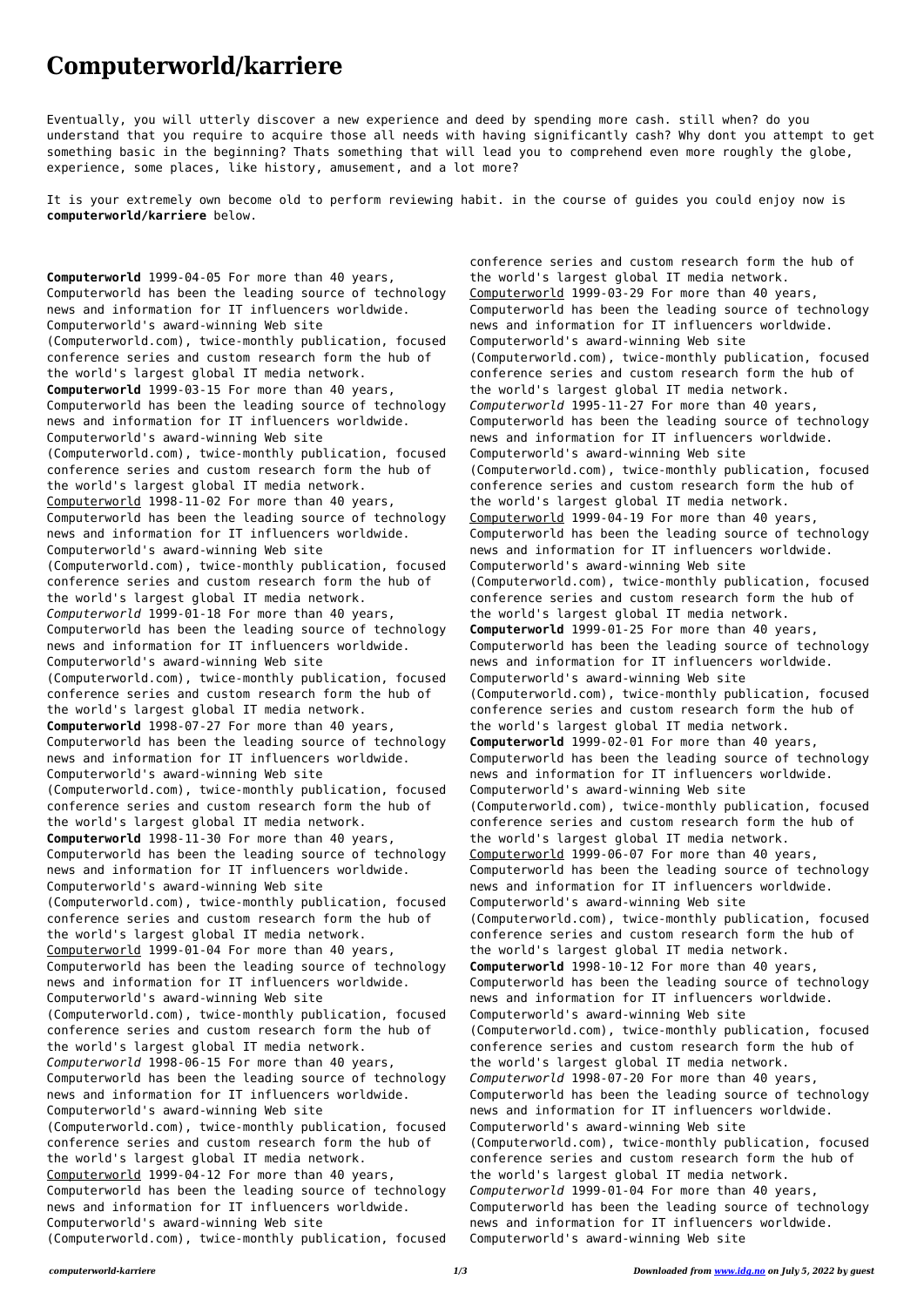(Computerworld.com), twice-monthly publication, focused conference series and custom research form the hub of the world's largest global IT media network. *Computerworld* 1998-09-07 For more than 40 years, Computerworld has been the leading source of technology news and information for IT influencers worldwide. Computerworld's award-winning Web site (Computerworld.com), twice-monthly publication, focused conference series and custom research form the hub of the world's largest global IT media network. **Computerworld** 1998-09-21 For more than 40 years, Computerworld has been the leading source of technology news and information for IT influencers worldwide. Computerworld's award-winning Web site (Computerworld.com), twice-monthly publication, focused conference series and custom research form the hub of the world's largest global IT media network. Computerworld 1998-05-04 For more than 40 years, Computerworld has been the leading source of technology news and information for IT influencers worldwide. Computerworld's award-winning Web site (Computerworld.com), twice-monthly publication, focused conference series and custom research form the hub of the world's largest global IT media network. **Computerworld** 1998-03-02 For more than 40 years, Computerworld has been the leading source of technology news and information for IT influencers worldwide. Computerworld's award-winning Web site (Computerworld.com), twice-monthly publication, focused conference series and custom research form the hub of the world's largest global IT media network. **Computerworld** 1998-07-13 For more than 40 years, Computerworld has been the leading source of technology news and information for IT influencers worldwide. Computerworld's award-winning Web site (Computerworld.com), twice-monthly publication, focused conference series and custom research form the hub of the world's largest global IT media network. Computerworld 1996-01-22 For more than 40 years, Computerworld has been the leading source of technology news and information for IT influencers worldwide. Computerworld's award-winning Web site (Computerworld.com), twice-monthly publication, focused conference series and custom research form the hub of the world's largest global IT media network. Computerworld 1998-11-30 For more than 40 years, Computerworld has been the leading source of technology news and information for IT influencers worldwide. Computerworld's award-winning Web site (Computerworld.com), twice-monthly publication, focused conference series and custom research form the hub of the world's largest global IT media network. **Computerworld** 1998-11-02 For more than 40 years, Computerworld has been the leading source of technology news and information for IT influencers worldwide. Computerworld's award-winning Web site (Computerworld.com), twice-monthly publication, focused conference series and custom research form the hub of the world's largest global IT media network. Computerworld 1998-12-07 For more than 40 years, Computerworld has been the leading source of technology news and information for IT influencers worldwide. Computerworld's award-winning Web site (Computerworld.com), twice-monthly publication, focused conference series and custom research form the hub of the world's largest global IT media network. **Computerworld** 1998-12-14 For more than 40 years, Computerworld has been the leading source of technology news and information for IT influencers worldwide. Computerworld's award-winning Web site (Computerworld.com), twice-monthly publication, focused conference series and custom research form the hub of the world's largest global IT media network. Computerworld 1995-12-04 For more than 40 years, Computerworld has been the leading source of technology

news and information for IT influencers worldwide. Computerworld's award-winning Web site (Computerworld.com), twice-monthly publication, focused conference series and custom research form the hub of the world's largest global IT media network. **Computerworld** 1996-11-25 For more than 40 years, Computerworld has been the leading source of technology news and information for IT influencers worldwide. Computerworld's award-winning Web site (Computerworld.com), twice-monthly publication, focused conference series and custom research form the hub of the world's largest global IT media network. **Computerworld** 1998-06-15 For more than 40 years, Computerworld has been the leading source of technology news and information for IT influencers worldwide. Computerworld's award-winning Web site (Computerworld.com), twice-monthly publication, focused conference series and custom research form the hub of the world's largest global IT media network. Computerworld 1999-06-14 For more than 40 years, Computerworld has been the leading source of technology news and information for IT influencers worldwide. Computerworld's award-winning Web site (Computerworld.com), twice-monthly publication, focused conference series and custom research form the hub of the world's largest global IT media network. **Computerworld** 1998-07-20 For more than 40 years, Computerworld has been the leading source of technology news and information for IT influencers worldwide. Computerworld's award-winning Web site (Computerworld.com), twice-monthly publication, focused conference series and custom research form the hub of the world's largest global IT media network. **Computerworld** 1998-06-01 For more than 40 years, Computerworld has been the leading source of technology news and information for IT influencers worldwide. Computerworld's award-winning Web site (Computerworld.com), twice-monthly publication, focused conference series and custom research form the hub of the world's largest global IT media network. *Computerworld* 1998-06-22 For more than 40 years, Computerworld has been the leading source of technology news and information for IT influencers worldwide. Computerworld's award-winning Web site (Computerworld.com), twice-monthly publication, focused conference series and custom research form the hub of the world's largest global IT media network. Computerworld 1998-10-19 For more than 40 years, Computerworld has been the leading source of technology news and information for IT influencers worldwide. Computerworld's award-winning Web site (Computerworld.com), twice-monthly publication, focused conference series and custom research form the hub of the world's largest global IT media network. Computerworld 1998-03-16 For more than 40 years, Computerworld has been the leading source of technology news and information for IT influencers worldwide. Computerworld's award-winning Web site (Computerworld.com), twice-monthly publication, focused conference series and custom research form the hub of the world's largest global IT media network. *Computerworld* 1998-02-23 For more than 40 years, Computerworld has been the leading source of technology news and information for IT influencers worldwide. Computerworld's award-winning Web site (Computerworld.com), twice-monthly publication, focused conference series and custom research form the hub of the world's largest global IT media network. **Computerworld** 1998-12-21 For more than 40 years, Computerworld has been the leading source of technology news and information for IT influencers worldwide. Computerworld's award-winning Web site (Computerworld.com), twice-monthly publication, focused conference series and custom research form the hub of the world's largest global IT media network.